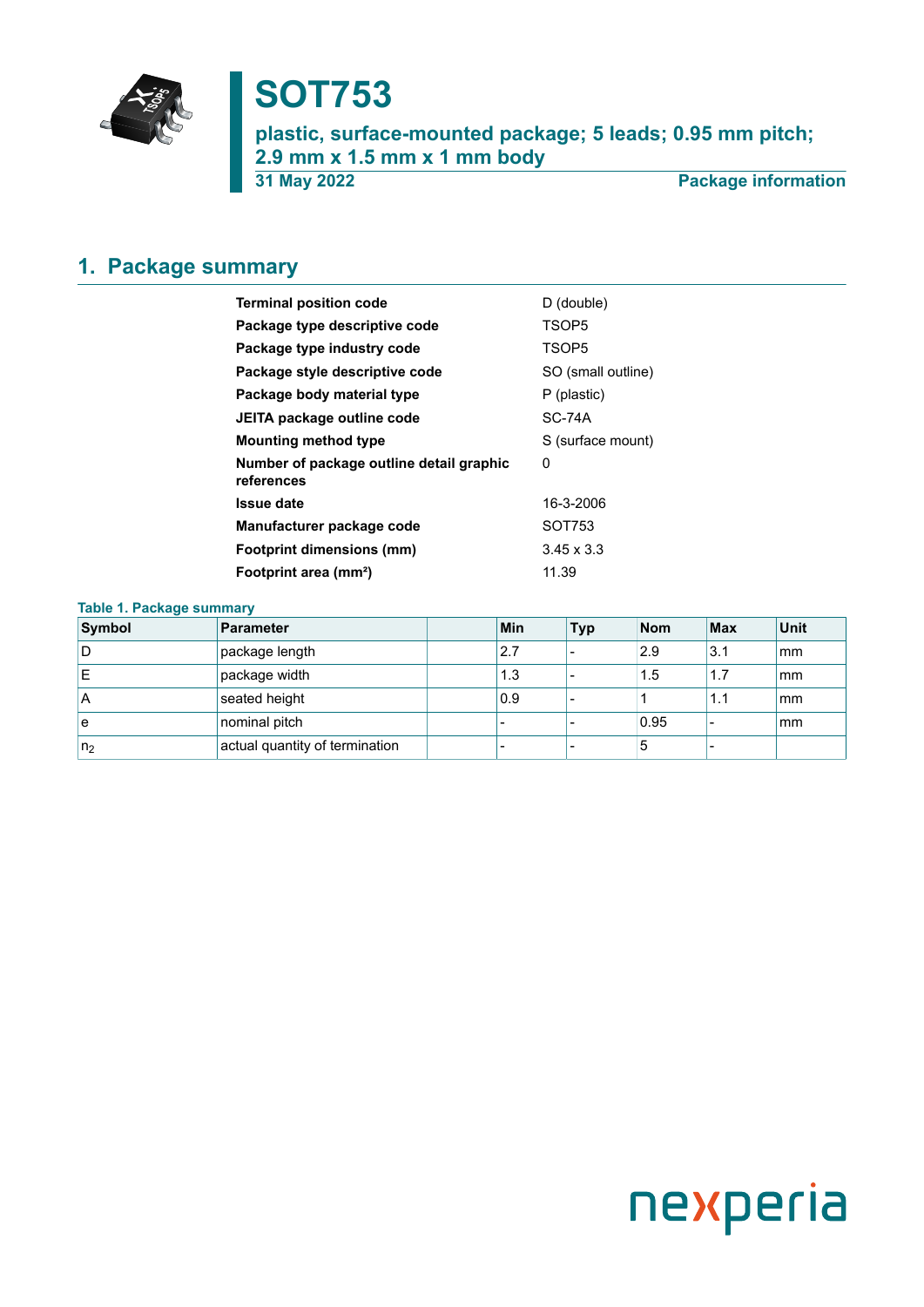**plastic, surface-mounted package; 5 leads; 0.95 mm pitch; 2.9 mm x 1.5 mm x 1 mm body**

### <span id="page-1-0"></span>**2. Package outline**

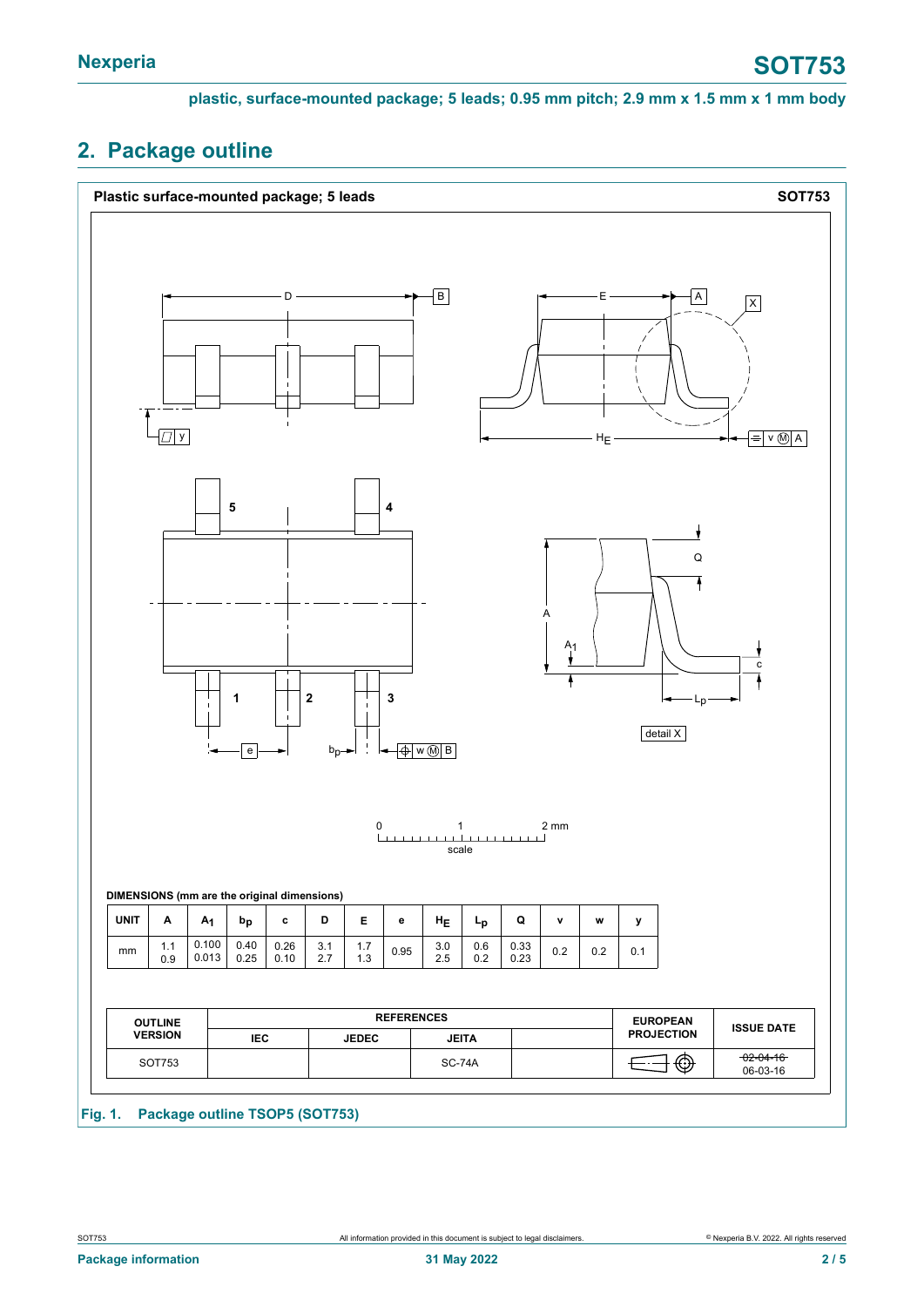**plastic, surface-mounted package; 5 leads; 0.95 mm pitch; 2.9 mm x 1.5 mm x 1 mm body**

## <span id="page-2-0"></span>**3. Soldering**

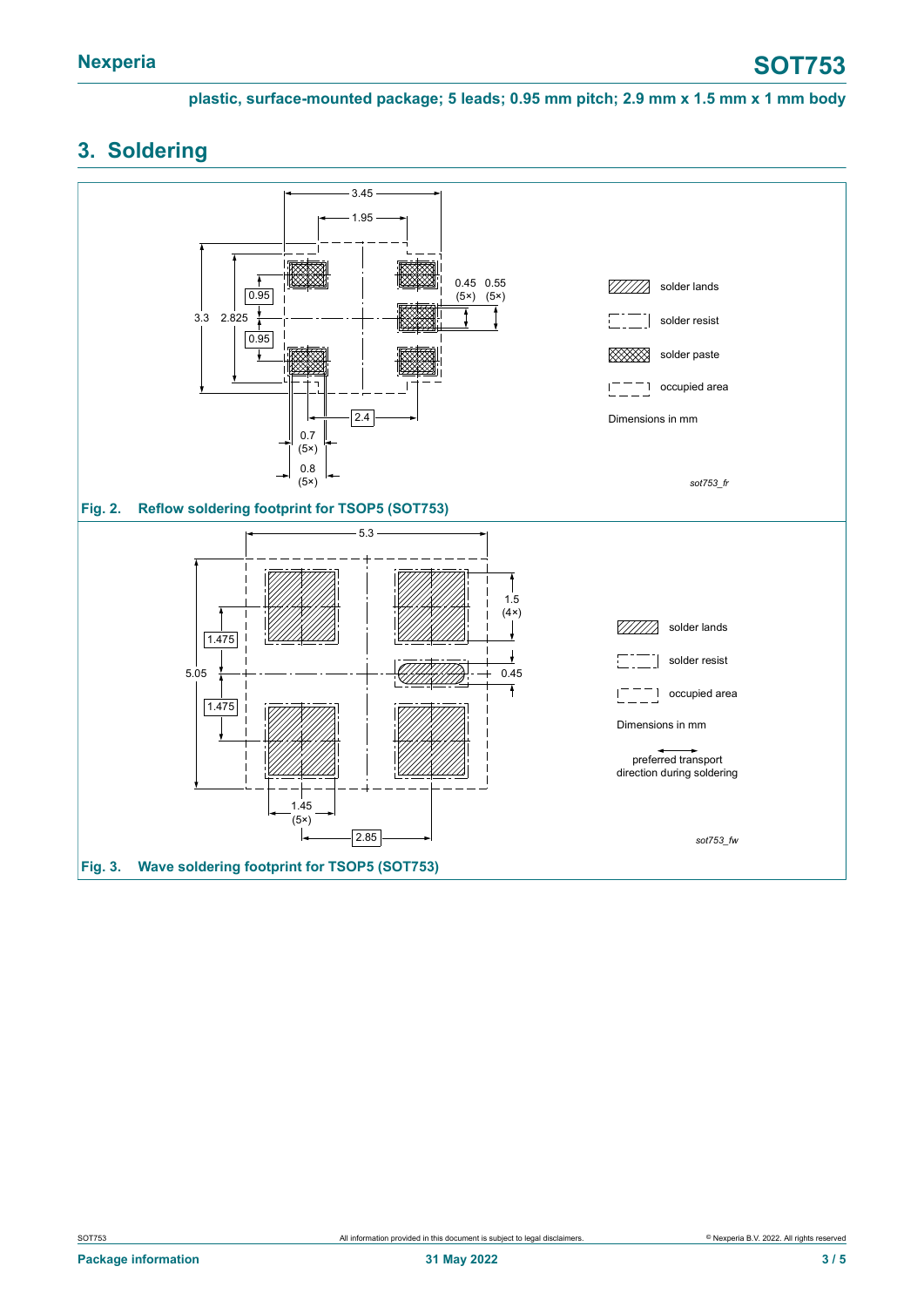### <span id="page-3-0"></span>**4. Legal information**

#### **Definitions**

**Draft** — The document is a draft version only. The content is still under internal review and subject to formal approval, which may result in modifications or additions. Nexperia does not give any representations or warranties as to the accuracy or completeness of information included herein and shall have no liability for the consequences of use of such information.

#### **Disclaimers**

**Limited warranty and liability** — Information in this document is believed to be accurate and reliable. However, Nexperia does not give any representations or warranties, expressed or implied, as to the accuracy or completeness of such information and shall have no liability for the consequences of use of such information. Nexperia takes no responsibility for the content in this document if provided by an information source outside of Nexperia.

In no event shall Nexperia be liable for any indirect, incidental, punitive, special or consequential damages (including - without limitation - lost profits, lost savings, business interruption, costs related to the removal or replacement of any products or rework charges) whether or not such damages are based on tort (including negligence), warranty, breach of contract or any other legal theory.

Notwithstanding any damages that customer might incur for any reason whatsoever, Nexperia's aggregate and cumulative liability towards customer for the products described herein shall be limited in accordance with the Terms and conditions of commercial sale of Nexperia.

**Right to make changes** — Nexperia reserves the right to make changes to information published in this document, including without limitation specifications and product descriptions, at any time and without notice. This document supersedes and replaces all information supplied prior to the publication hereof.

**Suitability for use** — Nexperia products are not designed, authorized or warranted to be suitable for use in life support, life-critical or safety-critical systems or equipment, nor in applications where failure or malfunction of an Nexperia product can reasonably be expected to result in personal injury, death or severe property or environmental damage. Nexperia and its suppliers accept no liability for inclusion and/or use of Nexperia products in such equipment or applications and therefore such inclusion and/or use is at the customer's own risk.

**Applications** — Applications that are described herein for any of these products are for illustrative purposes only. Nexperia makes no representation or warranty that such applications will be suitable for the specified use without further testing or modification.

Customers are responsible for the design and operation of their applications and products using Nexperia products, and Nexperia accepts no liability for any assistance with applications or customer product design. It is customer's sole responsibility to determine whether the Nexperia product is suitable and fit for the customer's applications and products planned, as well as for the planned application and use of customer's third party customer(s). Customers should provide appropriate design and operating safeguards to minimize the risks associated with their applications and products.

Nexperia does not accept any liability related to any default, damage, costs or problem which is based on any weakness or default in the customer's applications or products, or the application or use by customer's third party customer(s). Customer is responsible for doing all necessary testing for the customer's applications and products using Nexperia products in order to avoid a default of the applications and the products or of the application or use by customer's third party customer(s). Nexperia does not accept any liability in this respect.

**Export control** — This document as well as the item(s) described herein may be subject to export control regulations. Export might require a prior authorization from competent authorities.

**Translations** — A non-English (translated) version of a document is for reference only. The English version shall prevail in case of any discrepancy between the translated and English versions.

#### **Trademarks**

Notice: All referenced brands, product names, service names and trademarks are the property of their respective owners.